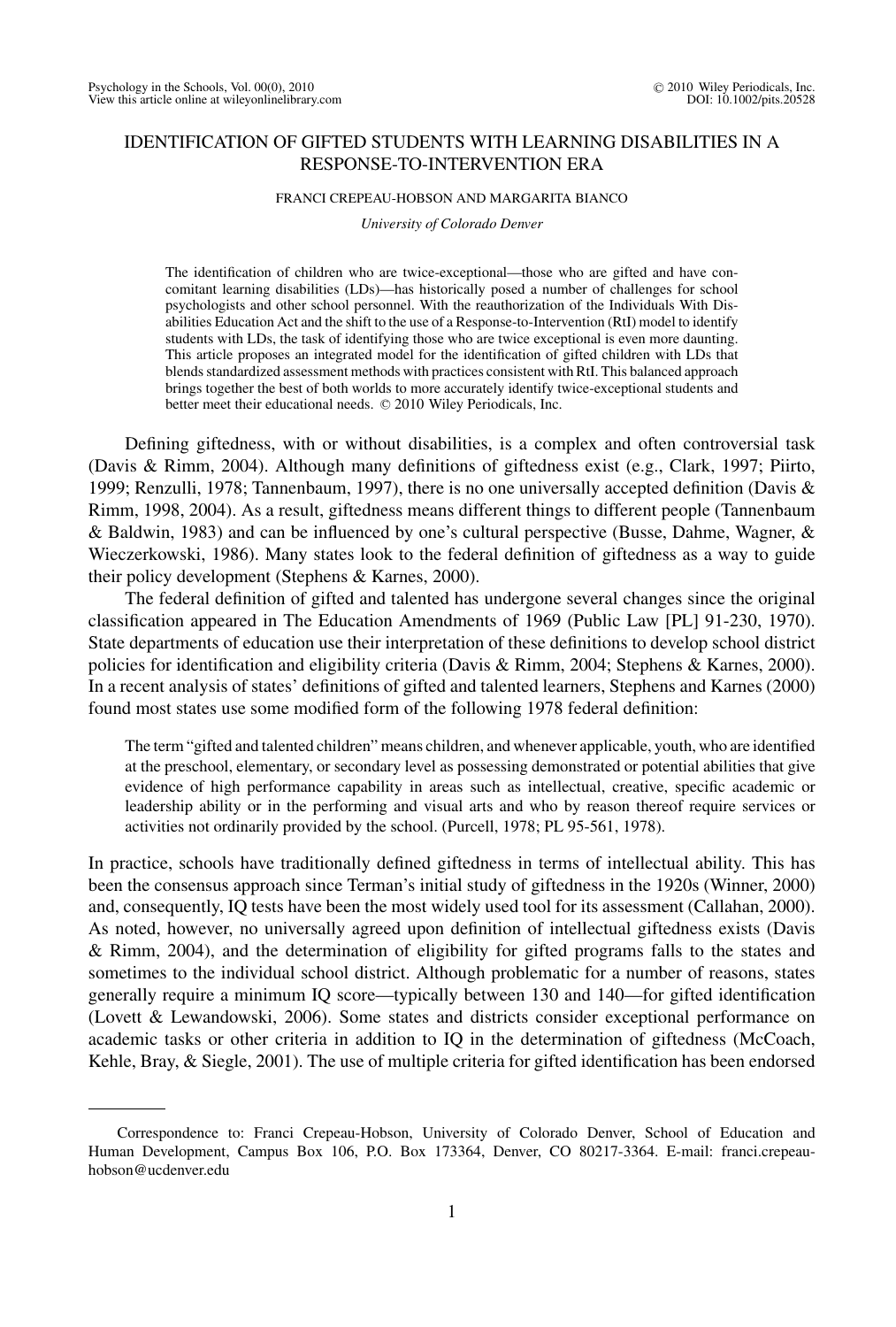for decades by leading scholars in the field (e.g., Brody & Mills, 1997; Ford & Grantham, 2003; Nielsen, 2002; Renzulli, 2003; Silverman, 2003). For example, Renzulli's (1978, 1986, 2005) wellknown three-ring conception of giftedness includes three interacting clusters of traits: above average ability, high levels of task commitment, and high levels of creativity. Renzulli (1990, 2005) advocates for the use of both test scores and nontest criteria, including teacher nominations, in the identification of gifted students.

# TWICE-EXCEPTIONAL LEARNERS

Increasing attention has been given to identifying characteristics of gifted students with learning disabilities (LDs; Beckley, 1998; Nielsen, 2002). This population has been defined as "those who possess an outstanding gift or talent and are capable of high performance, but also have an LD that makes some aspect of academic achievement difficult" (Brody & Mills, 1997, p. 282). In other words, twice-exceptional children are those who are both gifted and have an LD—children of superior intellectual ability who exhibit a significant discrepancy in their level of academic performance based on what would be expected based on their general intellectual ability (McCoach et al., 2001). These children tend to demonstrate higher academic potential than their average-ability peers and thus are less likely to be referred for special education eligibility testing (Brody & Mills, 1997). At the same time, the child's disability may mask the giftedness (Baum, 1990). This masking can make the twice-exceptional student appear to have average abilities and achievement. Because of these issues, gifted students with LDs are less likely to be identified for either exceptionality (McCoach et al., 2001; Ruban & Reis, 2005).

### LDS AND RTI

LDs were first identified as a category of special education by the federal government in 1977. The definition of LD has generally been consistent over time and legislation and includes reference to a disorder in one or more of the basic psychological processes (Volker, Lopata, & Cook-Cottone, 2006) and low achievement in one or more academic areas. Since the inclusion of LD as a disability in federal law, the use of a discrepancy between a child's IQ and achievement scores has been the predominant method for identifying this type of disability, although the actual discrepancy model used varies widely by state. The consequences of this variation, as well as with the use of such models, have raised issues of equity, accuracy, timeliness, outcomes, feasibility, and consistency. For example, much concern has been expressed regarding the overidentification of students with LDs. Kavale, Holdnack, and Mostert (2005) noted an increase of approximately 150% in the LD population. Another problem is the significant variability in the number of children identified with LD from setting to setting. Prevalence rates have been found to range from 2% to 7% across states (Coutinho, 1995). Other concerns include the disproportional representation of English language learners identified as having LDs (Artiles & Trent, 2000), the lack of focus on the student's needs rather than test scores, and the length of time it takes for a discrepancy to become large enough to observe (Vaughn, Linan-Thompson, & Hickman, 2003). Due to these difficulties, many have referred to a discrepancy model as a "wait to fail" paradigm.

With the 2004 reauthorization of the Individuals with Disabilities Education Act (IDEA), school districts were given more flexibility in their use of evaluation procedures for determining whether a student has an LD. This revision allows districts an opportunity to address concerns with the aptitude– achievement discrepancy model and develop more appropriate identification practices for students who are suspected of having an LD. One of the most frequently suggested alternatives to the use of an IQ –achievement discrepancy paradigm is the implementation of a Response-to-Intervention (RtI) model. First conceptualized by Heller, Holtzman, and Messick (1982), the term "Response to Intervention" is used to describe a systematic problem-solving process within a coordinated system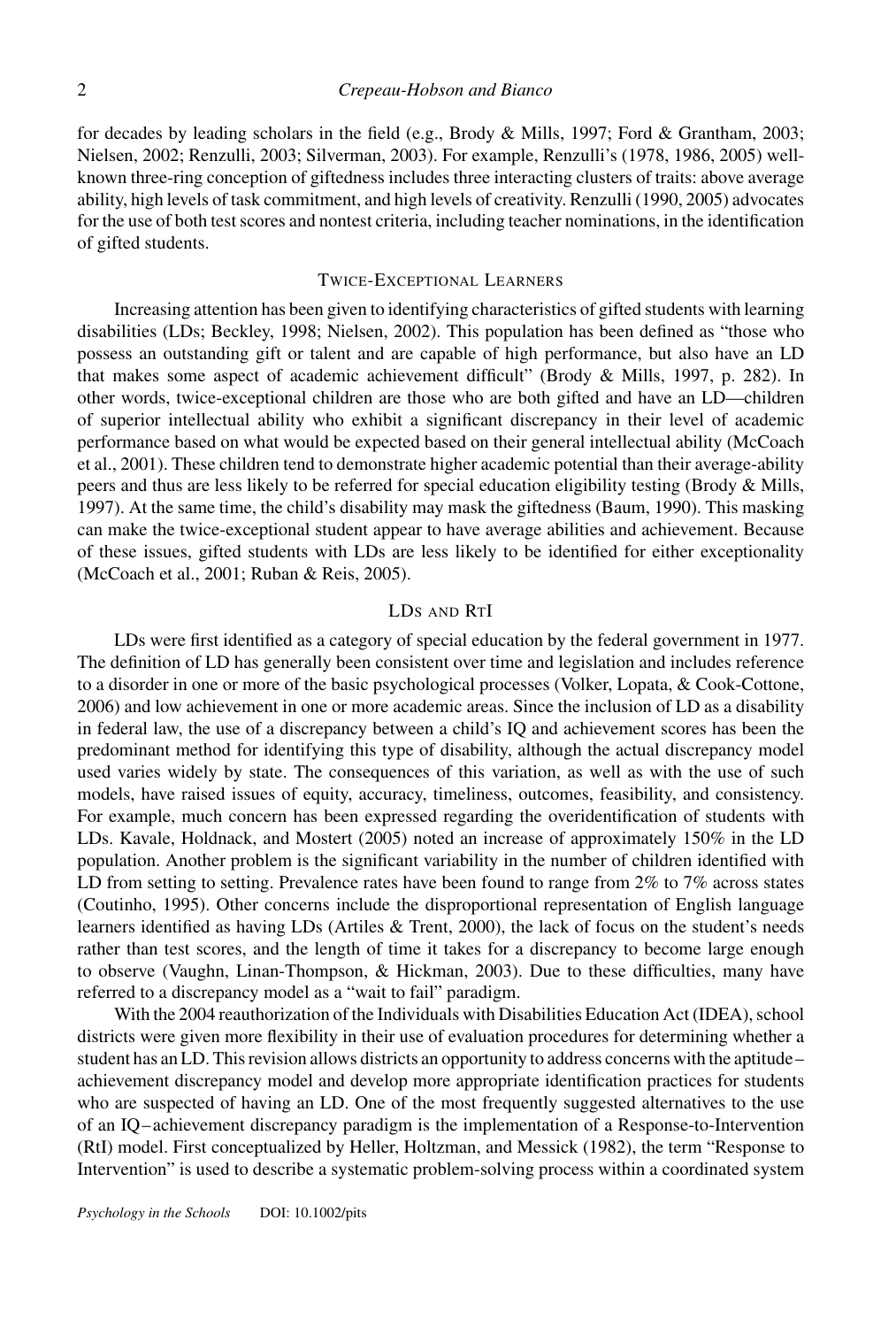of early intervention services designed to facilitate early recognition of students' difficulties and to provide for a data-based method for evaluating the effectiveness of the instructional approaches used. The focus in this process is on the instructional methodologies used rather than on identifying individual student differences. This approach relies on the use of scientific, research-based, instructional practices and frequent assessments or probes to provide the data necessary to make decisions about student progress and the need for more intensive intervention (Fuchs, Mock, Morgan, & Young, 2003). This multitier system of intervention is recommended as a way to use educational problem solving across all levels of planning, implementation, and evaluation that is consistent with federal legislation and scientific research (Batsche et al., 2005). RtI models in combination with other Individuals with Disabilities Education Improvement Act (IDEIA) criteria and safeguards (e.g., multidisciplinary team decisions) can provide more immediate help to struggling students and, when implemented in culturally and linguistically responsive ways, reduce inappropriate identification of disabilities.

# RTI AND TWICE-EXCEPTIONAL LEARNERS

Despite an abundance of literature on the use of RtI as a model for serving and identifying students with LDs (e.g., Berninger, 2006; Kavale & Spaulding, 2008; Marston, 2005), to date little has been written about the potential promise and possible problems with using RtI to identify and address the needs of gifted students with LDs. In fact, with the exception of a recent special issue of *Gifted Child Today* (Hughes & Coleman, 2009), using RtI with gifted learners has not been discussed in the literature (Bianco, in press).

A recent position paper on RtI, issued by the Council for Exceptional Children (CEC; 2007) specifically addressed the needs of gifted children with disabilities and, by doing so, invited gifted education professionals to be part of the RtI dialogue. The recognition that the educational needs of gifted learners with disabilities must be addressed by "access to a challenging and accelerated curriculum, while also addressing the unique needs of their disability" (CEC, 2007, p. 2) encourages researchers and advocates to explore how RtI can be conceptualized not only to meet the needs of gifted students with disabilities, but to meet those of *all* potentially gifted learners. In fact, The Association for the Gifted, a division of CEC (CEC-TAG), reiterated this in their recent position statement by recognizing the potential of an RTI framework for gifted learners.

. . . the Response to Intervention model be expanded in its implementation to include the needs of gifted children. The use of the RTI framework for gifted students would support advanced learning needs of children in terms of a faster paced, more complex, greater depth and/or breadth with respect to their curriculum and instruction (CEC-TAG, 2009, p. 1).

Despite this endorsement of the use of an RtI model with gifted learners, in its present form, RtI may not be especially useful for identifying gifted students at Tiers 1 and 2 (Volker et al., 2006), including those with concomitant learning disorders. One distinguishing, and often complex, characteristic of gifted students with LDs is how each exceptionality intersects the other. These children tend to demonstrate higher academic potential than their average-ability peers and thus are less likely to be referred for special education eligibility testing (Brody & Mills, 1997). At the same time, the child's disability may mask the giftedness (Baum, 1990). Because a student's superior intellectual abilities may mask his or her LDs, and vice versa, many twice-exceptional students appear to have average abilities and achievement (McCoach et al., 2001; McCoach, Kehle, Bray, & Siegle, 2004), making them less likely to be identified with either exceptionality. It is precisely this "masking" of ability and disability that warrants concern as we examine RtI as an identification protocol for twice-exceptional students.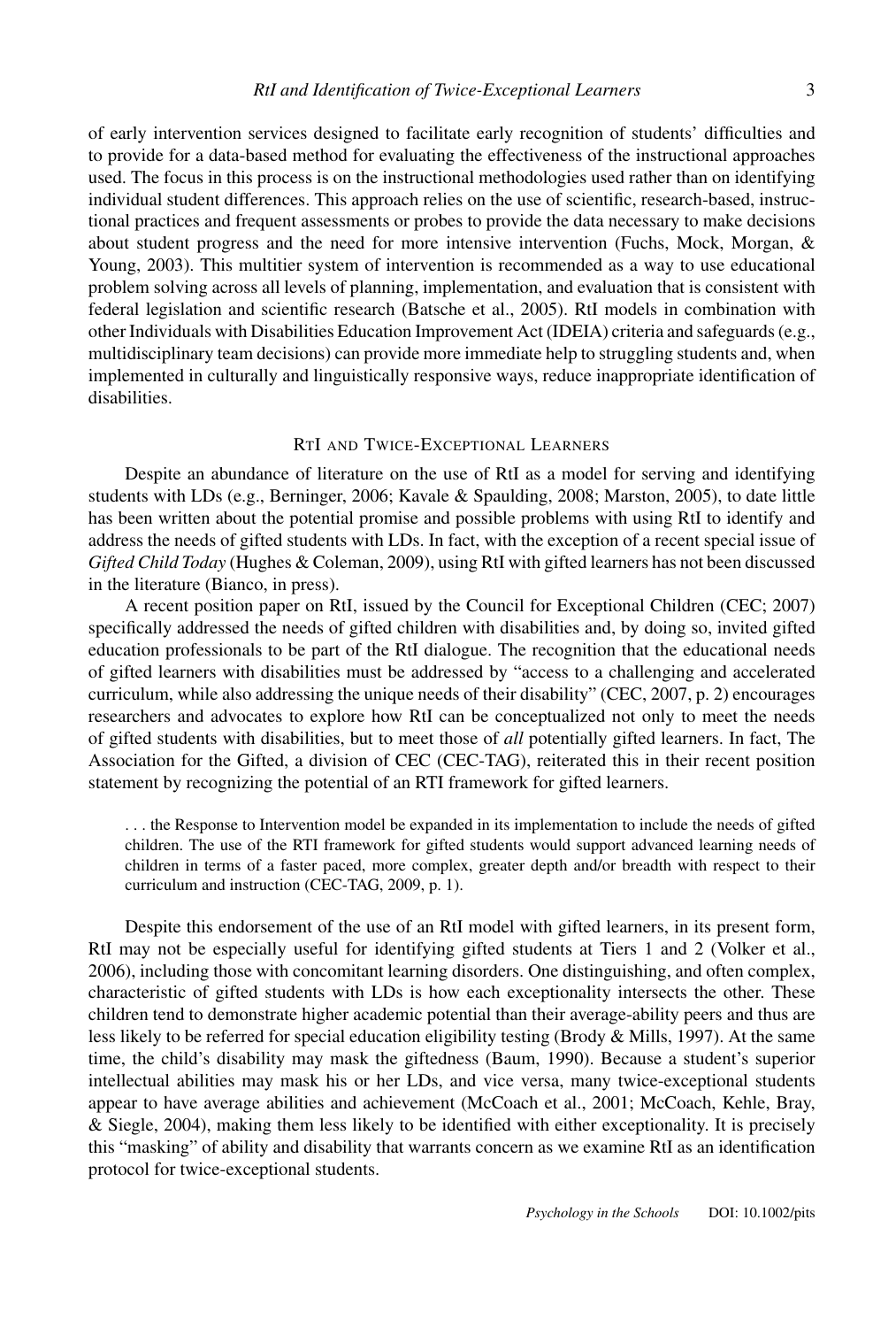#### 4 *Crepeau-Hobson and Bianco*

The cornerstone of an effective RtI model is the ability to identify students who are struggling early so that intervening strategies can be implemented and measured and student responsiveness can be assessed through ongoing progress monitoring. In most RtI models, Tier I benchmark data are collected throughout the school year by using curriculum-based measures. School personnel evaluate these classroom data to identify those students who, for example, may be failing to meet grade-level benchmark expectations. Herein lies the challenge for identifying gifted students with LDs: RtI without a measure of psychological or cognitive functioning at one of the tiers will likely fail to identify gifted students with LDs (Ofiesh, 2006). Yet, some states (e.g., Colorado) have mandated the use of RtI exclusively in the identification of LDs, with no mention of *any* assessment of cognitive processes in the eligibility criteria [Colorado Exceptional Children's Education Act s.08(6)(B)(II); 300.309 (2009)]. These regulations, in which the final RtI tier includes only a problem-solving approach and no assessment of cognitive ability or psychological processing, ignore the federal definition of LDs (Ofiesh, 2006) and do not address the multifaceted nature of LDs (Scruggs & Mastropieri, 2003). In addition, RtI models lack verifiable technical adequacy and identifiable methods that will reduce overidentification of LDs (Scruggs and Mastropieri).

Considering these limitations, it is not surprising that many recommendations for identifying students with LDs advocate for a balanced, integrated approach to identifying LDs that uses both RtI and a comprehensive evaluation of the basic psychological processes (e.g., Hale, Kaufman, Naglieri, & Kavale, 2006; Ofiesh, 2006; Volker et al., 2006). Moreover, the use of standardized assessment tools of cognitive ability and/or cognitive processes has been recommended for identification of the twice-exceptional learner (Brody & Mills, 1997; McCoach et al., 2001; Nielsen, 2002; Silverman, 2003; Volker et al., 2006). To accurately identify and meet the needs of gifted/LD children, an integrative approach that draws on the strengths of both RtI and standardized assessment practices also makes conceptual sense for these students (Volker et al., 2006). Without such a balanced and comprehensive approach to identification, the needs of many gifted students with LDs will continue to go unrecognized and unserved.

The model we propose takes into consideration the statutory definitions of LD and the potential contributions that cognitive processing evaluation data can provide in understanding and helping the twice-exceptional learner. This model also honors the promise of RtI to aid in a well-integrated and seamless system of instruction and intervention that is guided by student performance data (Ehren, Montgomery, Rudebusch, & Whitmire, 2007). Furthermore, the proposed model will result in the collection of multiple types of assessment data that will increase diagnostic accuracy and help direct intervention efforts (Hale  $&$  Fiorello, 2004; Mather  $&$  Gregg, 2006) of gifted learners who have concomitant LDs. Thus, this model is the blending of both approaches.

#### AN INTEGRATED MODEL FOR IDENTIFYING GIFTED STUDENTS WITH LDS

As with other three-tier models, intervention and identification begin at Tier 1. Tier 1 is the instruction and assessment that occur in the general education classroom. This first tier should provide students with multiple opportunities to explore, develop, and demonstrate all interests, strengths, and talents so that their potential can emerge (Gentry, 2009). Instruction, curriculum, and services that match learners' abilities, interests, and skills are provided in the general education setting (Brown & Abernethy, 2009). Central to Tier 1 is the practice of universal screening (National Association of State Directors of Special Education [NASDSE], 2005), which generally is based on grade-level core curriculum in the form of curriculum-based measurement (CBM). To increase the utility of an RtI framework in the identification of gifted students, above-grade-level screening instruments should also be incorporated into screening practices (Brown & Abernethy, 2009). Data from these tools can help teachers identify those students who may need intensive, strengths-based interventions. By using multiple-grade-level screening tools, the needs of all students, including those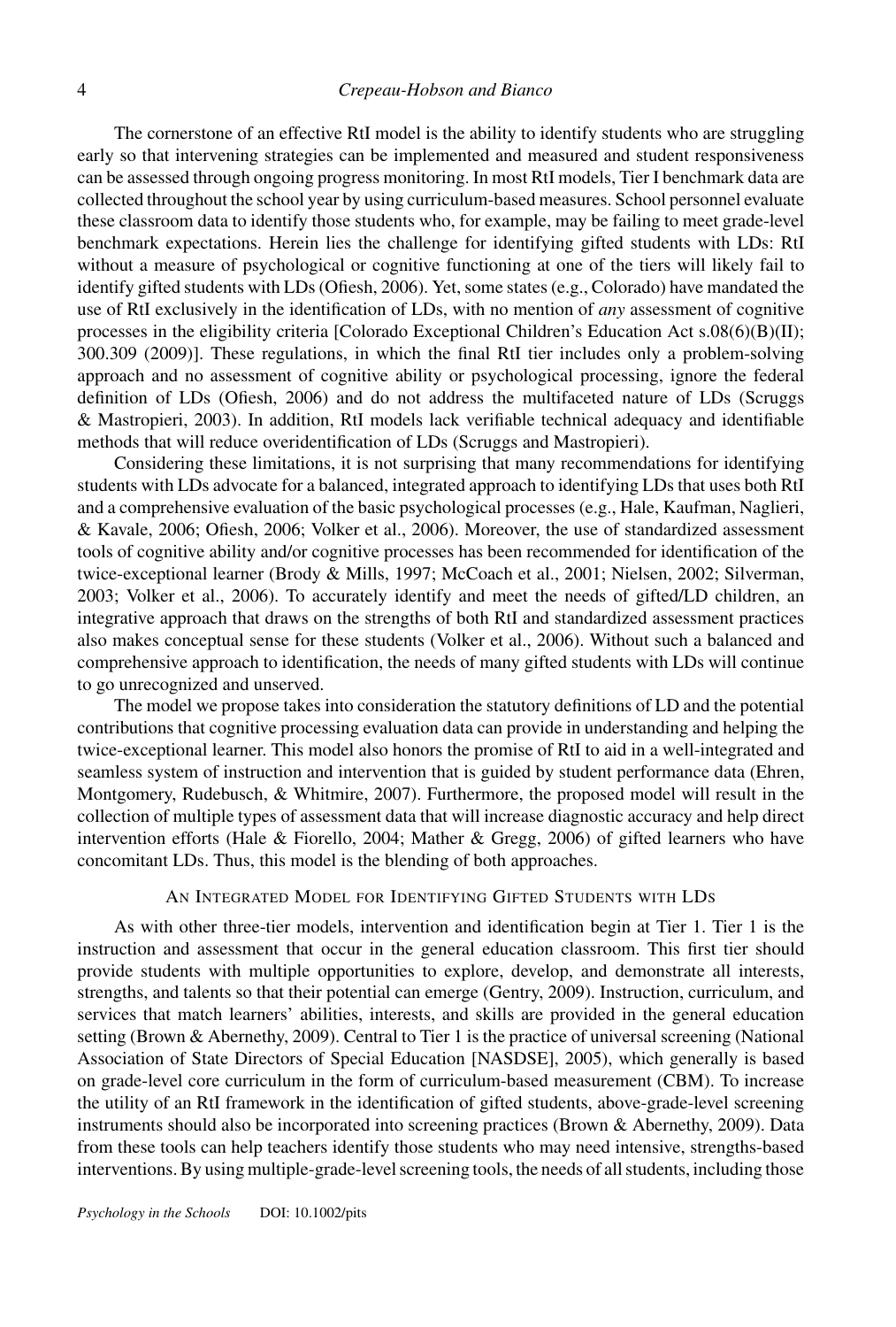who are twice exceptional will more likely be identified. Teachers and other school professionals need to pay particular attention to how students display their areas of strengths and challenges in the general education classroom. As previously mentioned, twice-exceptional students frequently perform on grade level, which poses unique challenges for identifying either exceptionality. When school professionals dig deeper, however, they may find a student who has creative ideas for his or her writing project but cannot write in complete sentences or a student who learns complex mathematical concepts quickly but struggles with simple computation problems.

Data obtained at Tier 1 can be used to guide interventions at Tier 2. For example, gifted students can receive differentiated instruction and enrichment opportunities within the core curriculum (at or above grade level) in greater depth or at an accelerated pace in those areas in which they excel (Coleman & Hughes, 2009). The Hale and colleagues (2006) model for LDs includes an individualized problem-solving approach at Tier 2. Similarly, for students who are twice exceptional, greater collaboration with other school specialists, such as the special education teacher, reading specialist, and the school psychologist is necessary to plan and develop a dually differentiated curriculum to address the full range of students' abilities and learning challenges. According to Baum, Cooper, and Neu (2001), dual differentiation meets the needs of these students by nurturing their strengths and compensating for their learning deficits. To do this, both the student's talents and limitations must be identified and addressed.

At Tier 2, in addition to CBM, targeted assessment that helps to elucidate the child's processing difficulties as well as strengths should be conducted. The paradoxical needs of these students identified in the literature (see Baum et al., 2001, for a review) can serve as a guide to assessment at this tier. Tools that can be used at Tier 2 should include classroom observations of behavior and performance (Ofiesh, 2006; Silverman, 2003); rating scales of creative activity (Nielsen, 2002); focused measures of achievement that provide data above and beyond CBM (e.g., Test of Written Language 4 [TOWL-4]; Hammill & Larsen, 2009) that better identify both academic precocity and deficits; and measures of neuropsychological/executive functions, such as attention and working memory (Semrud-Clikeman, 2005). Measures for this purpose may include the Behavior Ratings Inventory of Executive Function (BRIEF; Gioia, Isquith, Guy, & Kenworthy, 2000); subtests from the Das –Naglieri Cognitive Assessment System (DN:CAS; Das & Naglieri, 1997); or subtests from the Woodcock– Johnson III Tests of Cognitive Abilities (WJ-III; Woodcock, McGrew, Mather, & Schrank, 2001). With these data, interventions at this tier can take into consideration the child's basic processing issues that might adversely impact their academic performance. Thus, systematic interventions designed to address the child's academic weaknesses would be implemented while concurrent enrichment and/or acceleration opportunities in areas of propensity and strength are also provided.

An additional assessment strategy that should be implemented at Tier 2 is the screening for any pattern of declining achievement via a record review. Achievement test scores of students who are twice exceptional may decline over time as their LDs increasingly impact achievement and performance (McCoach et al., 2001, 2004). For example, Reis, Neu, and McGuire (1997) note that, as assignments become more reading intensive, gifted children with reading disabilities may experience increasing academic difficulty as they progress from the primary to intermediate and secondary grade levels. Examining past grades, test scores, and patterns of academic performance longitudinally may aid in identification of twice-exceptional students, particularly within the context of additional targeted assessment data.

The third and final RtI tier is reserved for those students whose needs are not met at Tier 2: those who do not adequately respond to the interventions provided. It is at Tier 3 that students who have LDs, including those who are twice exceptional, should receive a comprehensive, multidisciplinary, psychoeducational evaluation (Hale et al., 2006; Volker et al., 2006), including standardized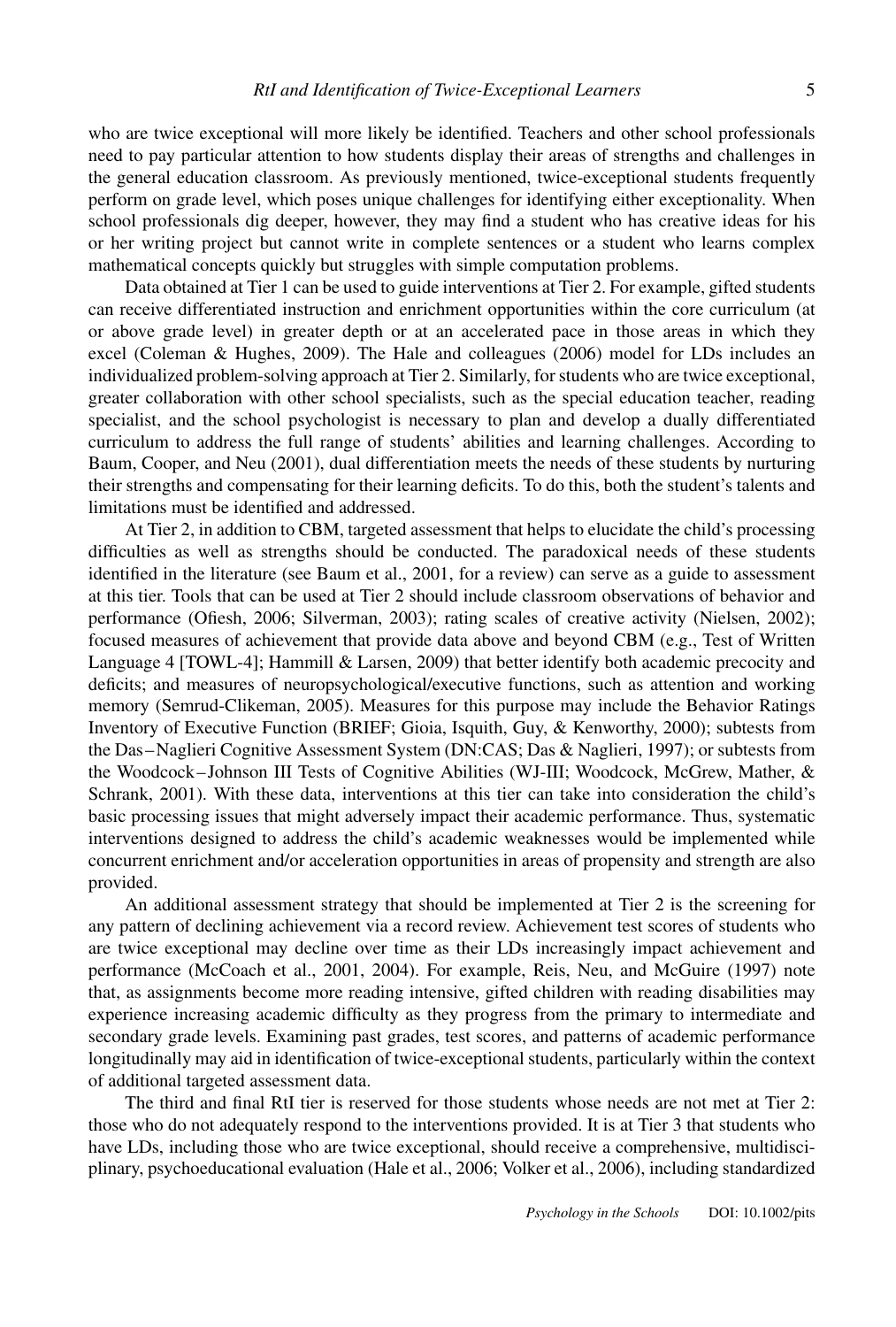assessment of the basic psychological processes (Hale et al., 2006; Volker et al., 2006). The evaluation should include a measure of cognitive ability, a full achievement battery, an interview, and observational data (McCoach et al., 2001, 2004; Volker et al., 2006) and use multiple criteria, multiple sources, and multiple methods for assessing both giftedness and learning deficits (Volker et al., 2006). Such a comprehensive evaluation will be sensitive to the specific pattern of these students' intellectual and academic strengths and weaknesses (McCoach et al., 2001, 2004; Volker et al., 2006) and will help differentiate varying learning needs (Semrud-Clikeman, 2005) across the continuum of abilities. During this evaluation, issues related to impact of the interaction of giftedness and LDs on assessment results should be considered; for example, the potential of masking (Ofiesh, 2006) and varying patterns of scores and subtest scatter (see Volker et al., 2006, for a review).

The data accrued from a multidisciplinary comprehensive evaluation can be used to develop an intervention plan that includes individualized strategies and services that are linked to the child's level of achievement to ensure academic growth (Brown & Abernethy, 2009) and ameliorate academic difficulties. Thus, both an Advanced Learning Plan and an Individualized Education Program (IEP) could result. A dually differentiated curriculum that includes opportunities for authentic problem solving and creative means of communicating ideas (Baum et al., 2001) has the potential of effectively meeting these students' complex educational needs. In addition to providing the twice-exceptional learner with special education and/or intensive, individualized services designed to address deficits, Tier 3 interventions designed for the advanced learner should also be planned and implemented. These interventions might include such things as intensive acceleration such as grade skipping, early Advanced Placement (AP) classes, or early college entrance (Hughes & Rollins, 2009). Of course, ongoing progress monitoring would be required to determine if the child is responding to all of the interventions provided. These assessment tools should be connected directly to the interventions (Volker et al., 2006) to provide valid data for decision making. Modifications of various aspects of the dually differentiated curriculum would then be made as appropriate.

### **CONCLUSION**

RtI practices such as early intervention, effective instruction and curriculum, collaborative problem solving, and ongoing, regular progress monitoring promise to help school personnel better meet the needs of children with learning difficulties (Hale et al., 2006). Using a strengths-based model of RtI can also result in effective services for children who are gifted, as well as those who are twice exceptional. As noted by Baum and colleagues (2001), the key to meeting the needs of the twiceexceptional learner is to create the appropriate balance between attention to the child's strengths and compensating for deficits while providing authentic, challenging curricula. The integration of targeted assessment and a comprehensive evaluation into a three-tiered model of RtI is the best way to identify the diverse, contradictory learning needs of the twice-exceptional learner. This blending of standardized assessment procedures with RtI practices has the potential of benefitting these students in ways that these approaches can not when used in isolation.

#### **REFERENCES**

Artiles, A. J., & Trent, S. C. (2000). Representation of culturally/linguistically diverse students. In C. R. Reynolds & E. Fletcher-Jantzen (Eds.), Encyclopedia of special education, Vol. 1 (2nd ed., pp. 513 – 517). New York: John Wiley & Sons.

Batsche, G., Elliott, J., Graden, J. L., Grimes, J., Kovaleski, J. F., Prasse, D., et al. (2005). Response to intervention. Alexandria, VA: National Association of State Directors of Special Education, Inc.

- Baum. S. M. (1990). Gifted but learning disabled: A puzzling paradox. Retrieved on December 30, 2009, from http://www.hoagiesgifted.org/eric/e479.html
- Baum, S. M., Cooper, C. R., & Neu, T. W. (2001). Dual differentiation: An approach for meeting the curricular needs of gifted students with learning disabilities. Psychology in the Schools, 38(5), 477 – 490.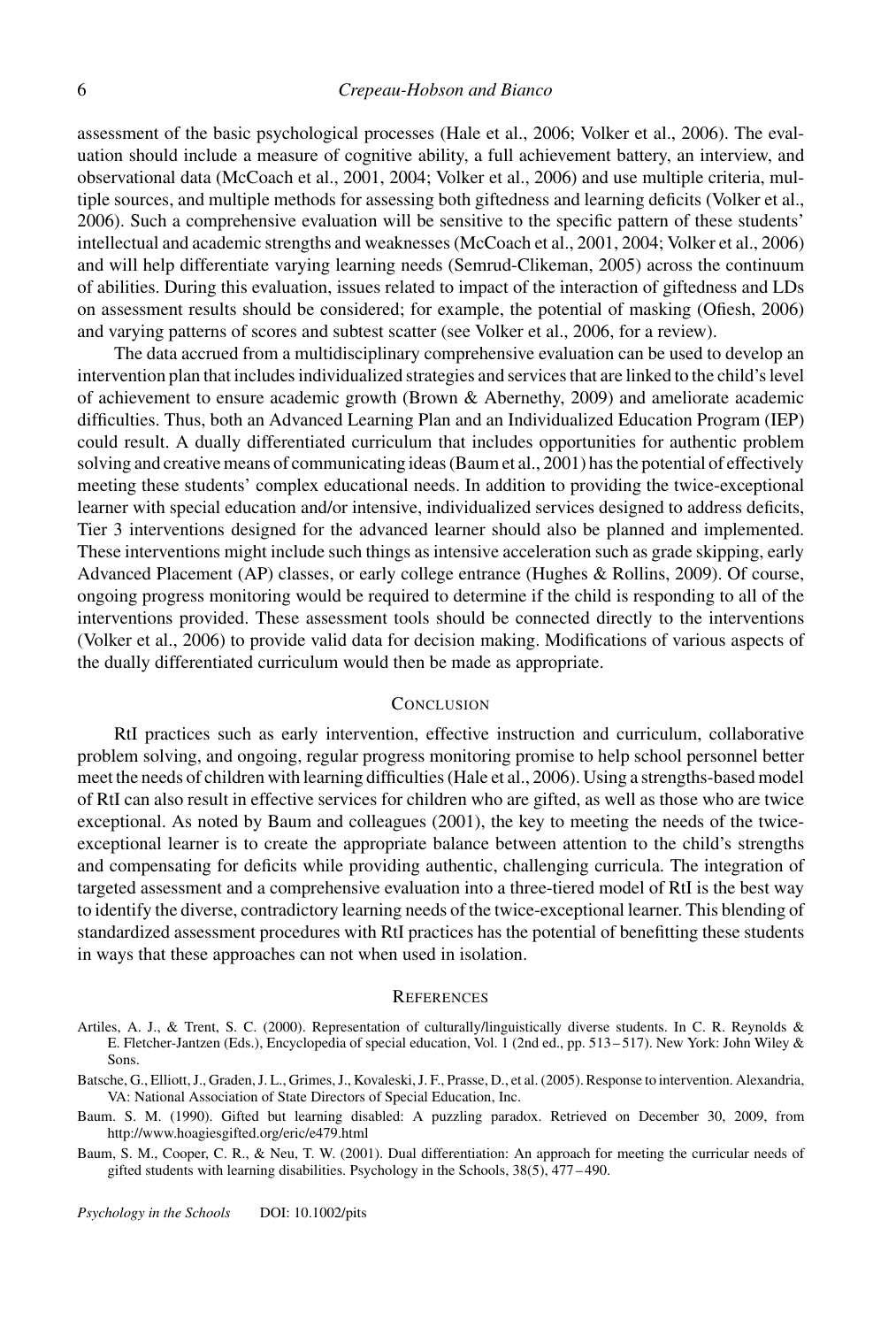- Beckley, D. (1998). Gifted and learning disabled: Twice exceptional students. Storrs, CT: The National Research Center on the Gifted and Talented.
- Berninger, V. W. (2006). Research-supported ideas for implementing reauthorized IDEA with intelligent professional psychological services. Psychology in the Schools, 43(7), 781 – 796.
- Bianco, M. (in press). Strength-based RTI: Conceptualizing a multi-tiered system for developing gifted potential. Theory into Practice.
- Brody, L. E., & Mills, C. J. (1997). Gifted children with learning disabilities: A review of the issues. Journal of Learning Disabilities, 30, 282 – 296.
- Brown, E. F., & Abernethy, S. H. (2009). Policy implications at the state and district level with RTI for gifted students. Gifted Child Today, 32(3), 52 – 57.
- Busse, T. V., Dahme, G., Wagner, H., & Wieczerkowski, W. (1986). Teacher perceptions of highly gifted students in the United States and West Germany. Gifted Child Quarterly, 30, 55 – 60.
- Callahan, C. M. (2000). Intelligence and giftedness. In R. J. Sternberg (Ed.), Handbook of intelligence (pp. 159 175). New York: Cambridge University Press.
- Clark, B. (1997). Social ideologies and gifted education in today's schools. Peabody Journal of Education, 72(3/4), 81 100.
- Coleman, M. R., & Hughes, C. E. (2009). Meeting the needs of gifted students within an RtI framework. Gifted Child Today,  $14 - 17.$
- Colorado Exceptional Children's Education Act s.08(6)(B)(II); 300.309 (2009).
- Council for Exceptional Children (CEC). (2007). Position on Response to Intervention (RTI): The unique role of special education and special educators. Retrieved December 15, 2009, from http://www.cec.sped.org/AM/Template. cfm?Section=Home&Template=/CM/ContentDisplay.cfm&ContentID=11769
- Council for Exceptional Children, The Association for Gifted (CEC-TAG). (2009, April). Response to intervention for giftedness: A position paper. Presentation at the Council for Exceptional Children Annual Conference, Seattle, WA.
- Coutinho, M. (1995). Who will be learning disabled after the reauthorization of IDEA? Two very distinct perspectives. Journal of Learning Disabilities, 18, 664 – 668.
- Das, J. P., & Naglieri, J. A. (1997). Das-Naglieri Cognitive Assessment System. Itasca, IL: Riverside Publishing.
- Davis, G. B., & Rimm, S. B. (1998). Education of the gifted and talented (4th ed.). Boston: Allyn & Bacon.
- Davis, G. B., & Rimm, S. B. (2004). Education of the gifted and talented (5th ed.). Boston: Allyn & Bacon.
- Ehren, B., Montgomery, J., Rudebusch, J., & Whitmire, K. (2007). Responsiveness to intervention: New roles for speech-language pathologists. Retrieved August 8, 2008, from http://www.asha.org/slp/schools/prof-consult/ NewRolesSLP.htm
- Ford, D. Y., & Grantham, T. C. (2003). Providing access for culturally diverse gifted students: From deficit to dynamic thinking. Theory Into Practice, 42(3), 217 – 225.
- Fuchs, D., Mock, D., Morgan, P. L., & Young, C. L. (2003). Responsiveness-To-Intervention: Definitions, evidence, and applications for the learning disabilities construct. Learning Disabilities Research & Practice, 18(3), 157 – 171.
- Gentry, M. (2009). Myth 11: A comprehensive continuum of gifted education and talent development services. Gifted Child Quarterly, 53(4), 262 – 265.
- Gioia, G. A., Isquith, P. K., Guy, S. C., & Kenworthy, L. (2000). Behavior Rating Inventory of Executive Function. Odessa, FL: Psychological Assessment Resources, Inc.
- Hale, J. B., & Fiorello, C. A. (2004). School neuropsychology: A practitioner's handbook. New York: Guilford Press.
- Hale, J. B., Kaufman, A., Naglieri, J. A., & Kavale, K. A. (2006). Implementation of IDEA: Integrating response to intervention and cognitive assessment methods. Psychology in the Schools, 43(7), 753 – 770.
- Hammill, D. D., & Larsen, S. C. (2009). The Test of Written Language (4th ed.). Los Angeles: Western Psychological Services.
- Heller, K. A., Holtzman, W. H., & Messick, S. (1982). Placing children in special education: A strategy for equity. Washington, DC: National Academies Press.
- Hughes, C. E., & Coleman, M. R. (Eds.). (2009). Response to intervention special issue. Gifted Child Today, 32(3).
- Hughes, C. E., & Rollins, K. (2009). RtI for nurturing giftedness: Implications for the RtI school-based team. Gifted Child Today, 32(3), 31 – 39.
- Kavale, K. A., Holdnack, J. A., & Mostert, M. P. (2005). Responsiveness to intervention and the identification of specific learning disability: A critique and alternative proposal. Learning Disability Quarterly, 28, 2 – 16.
- Kavale, K. A., & Spaulding, L. S. (2008). Is response to intervention good policy for specific learning disability? Learning Disabilities Research & Practice, 23(4), 169 – 179.
- Lovett, B. J., & Lewandowski, L. J. (2006). Gifted students with learning disabilities: Who are they? Journal of Learning Disabilities, 39(6), 515 – 527.
- Marston, D. (2005). Tiers of intervention in responsiveness to intervention: Prevention outcomes and learning disabilities identification patterns. Journal of Learning Disabilities, 38(6), 539 – 544.